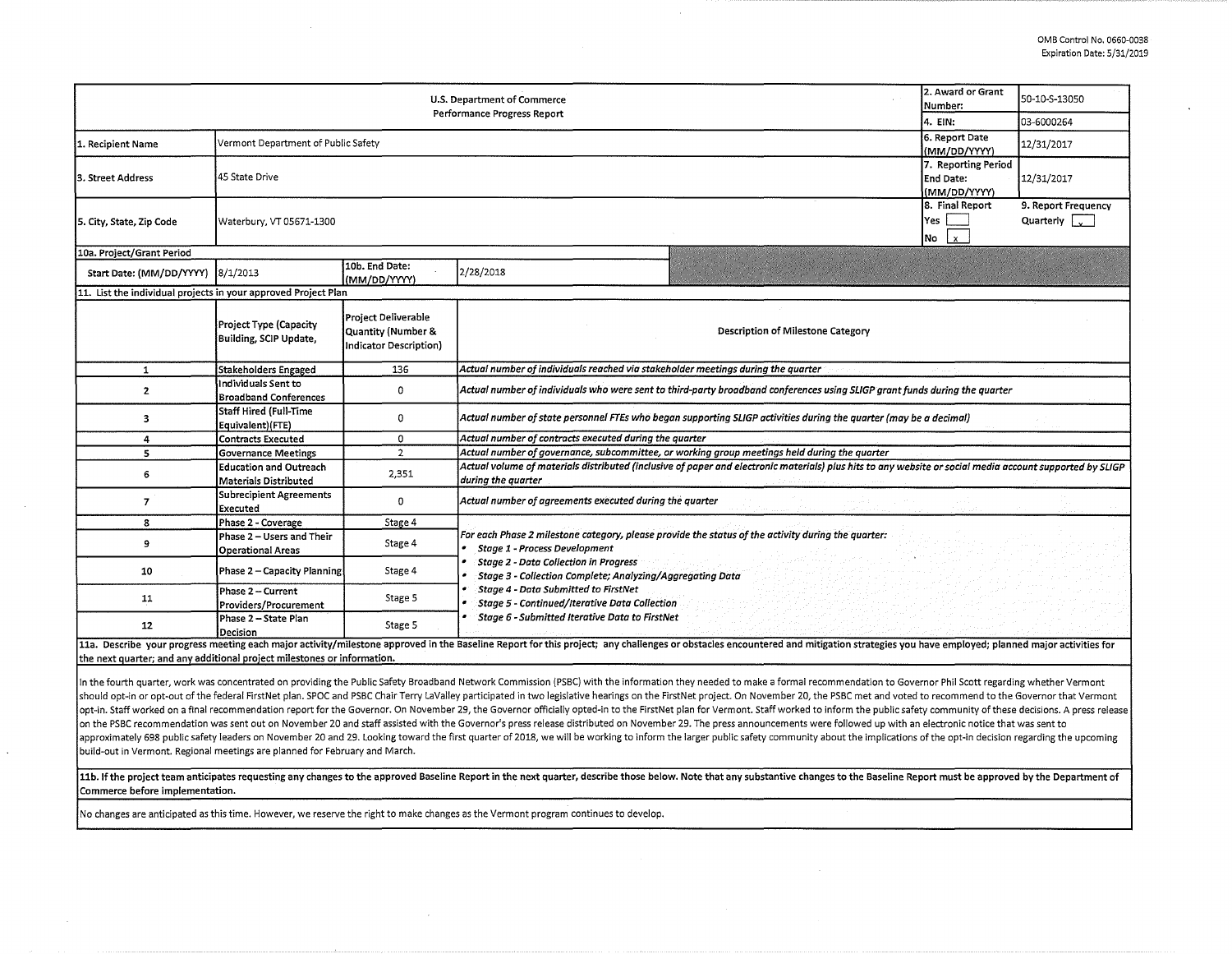| 11c. Provide any other information that would be useful to NTIA as it assesses this project's progress.                                                    |                                                                                                         |                                                                         |                                                                                                         |                      |                               |                   |                 |                                         |                                          |  |
|------------------------------------------------------------------------------------------------------------------------------------------------------------|---------------------------------------------------------------------------------------------------------|-------------------------------------------------------------------------|---------------------------------------------------------------------------------------------------------|----------------------|-------------------------------|-------------------|-----------------|-----------------------------------------|------------------------------------------|--|
| None at this time.                                                                                                                                         |                                                                                                         |                                                                         |                                                                                                         |                      |                               |                   |                 |                                         |                                          |  |
| 11d. Describe any success stories or best practices you have identified. Please be as specific as possible.                                                |                                                                                                         |                                                                         |                                                                                                         |                      |                               |                   |                 |                                         |                                          |  |
| Nothing additional at this time.                                                                                                                           |                                                                                                         |                                                                         |                                                                                                         |                      |                               |                   |                 |                                         |                                          |  |
|                                                                                                                                                            |                                                                                                         |                                                                         |                                                                                                         |                      |                               |                   |                 |                                         |                                          |  |
| 12. Personnel                                                                                                                                              |                                                                                                         |                                                                         |                                                                                                         |                      |                               |                   |                 |                                         |                                          |  |
| 12a. If the project is not fully staffed, describe how any lack of staffing may impact the project's time line and when the project will be fully staffed. |                                                                                                         |                                                                         |                                                                                                         |                      |                               |                   |                 |                                         |                                          |  |
| N/A                                                                                                                                                        |                                                                                                         |                                                                         |                                                                                                         |                      |                               |                   |                 |                                         |                                          |  |
| 12b. Staffing Table - Please include all staff that have contributed time to the project. Please do not remove individuals from this table.                |                                                                                                         |                                                                         |                                                                                                         |                      |                               |                   |                 |                                         |                                          |  |
| <b>Job Title</b>                                                                                                                                           | FTE%                                                                                                    |                                                                         | Project (s) Assigned                                                                                    |                      |                               |                   |                 |                                         | Change                                   |  |
|                                                                                                                                                            |                                                                                                         |                                                                         |                                                                                                         |                      |                               |                   |                 |                                         | Permanently Vacant                       |  |
|                                                                                                                                                            | Managing Education and Outreach, Project Managements of SLIGP, and contractor/sub-contractor management |                                                                         |                                                                                                         |                      |                               |                   |                 | New Position title added                |                                          |  |
| IT Project Manager IV                                                                                                                                      | 0                                                                                                       | in April 2016                                                           |                                                                                                         |                      |                               |                   |                 |                                         |                                          |  |
| FirstNet Outreach Manager                                                                                                                                  | 100                                                                                                     |                                                                         | Managing Education and Outreach, Project Managements of SLIGP, and contractor/sub-contractor management |                      |                               |                   |                 |                                         |                                          |  |
| Project Manager                                                                                                                                            | $\mathbf 0$                                                                                             | Temporary 100% FTE - Not to exceed 1,280 hours (State Funded Personnel) |                                                                                                         |                      |                               |                   |                 |                                         |                                          |  |
| Project Manager                                                                                                                                            | 0                                                                                                       | Temporary 100% FTE - Not to exceed 1,280 hours (State Funded Personnel) |                                                                                                         |                      |                               |                   |                 |                                         |                                          |  |
| Project Manager                                                                                                                                            | $\Omega$                                                                                                | Temporary 100% FTE - Not to exceed 1,280 hours (State Funded Personnel) |                                                                                                         |                      |                               |                   |                 |                                         |                                          |  |
| 13. Subcontracts (Vendors and/or Subrecipients)                                                                                                            |                                                                                                         |                                                                         |                                                                                                         |                      |                               |                   |                 |                                         |                                          |  |
| 13a. Subcontracts Table - Include all subcontractors. The totals from this table must equal the "Subcontracts Total" in Question 14f.                      |                                                                                                         |                                                                         |                                                                                                         |                      |                               |                   |                 |                                         |                                          |  |
| Name                                                                                                                                                       | <b>Subcontract Purpose</b>                                                                              |                                                                         | Type<br>(Vendor/Subrec.)                                                                                | RFP/RFQ Issued (Y/N) | Contract<br>Executed<br>(Y/N) | <b>Start Date</b> | <b>End Date</b> | <b>Total Federal Funds</b><br>Allocated | <b>Total Matching Funds</b><br>Allocated |  |
| AppGeo                                                                                                                                                     | GIS Services and Technical advising                                                                     |                                                                         | <b>GIS</b> Vendor                                                                                       | Y                    | v                             | 9/1/2015          | 10/30/2015      |                                         | \$25,773.98                              |  |
| Televate                                                                                                                                                   | Technical support and advising                                                                          |                                                                         | Personal Services<br>Contract                                                                           | Y                    | Y                             | 3/1/2017          | 12/31/2017      | \$90,000.00                             |                                          |  |
|                                                                                                                                                            |                                                                                                         |                                                                         |                                                                                                         |                      |                               |                   |                 |                                         |                                          |  |
|                                                                                                                                                            |                                                                                                         |                                                                         |                                                                                                         |                      |                               |                   |                 |                                         |                                          |  |
| 13b. Describe any challenges encountered with vendors and/or subrecipients.                                                                                |                                                                                                         |                                                                         |                                                                                                         |                      |                               |                   |                 |                                         |                                          |  |
| N/A                                                                                                                                                        |                                                                                                         |                                                                         |                                                                                                         |                      |                               |                   |                 |                                         |                                          |  |

 $\mathcal{L}$ 

 $\sim$